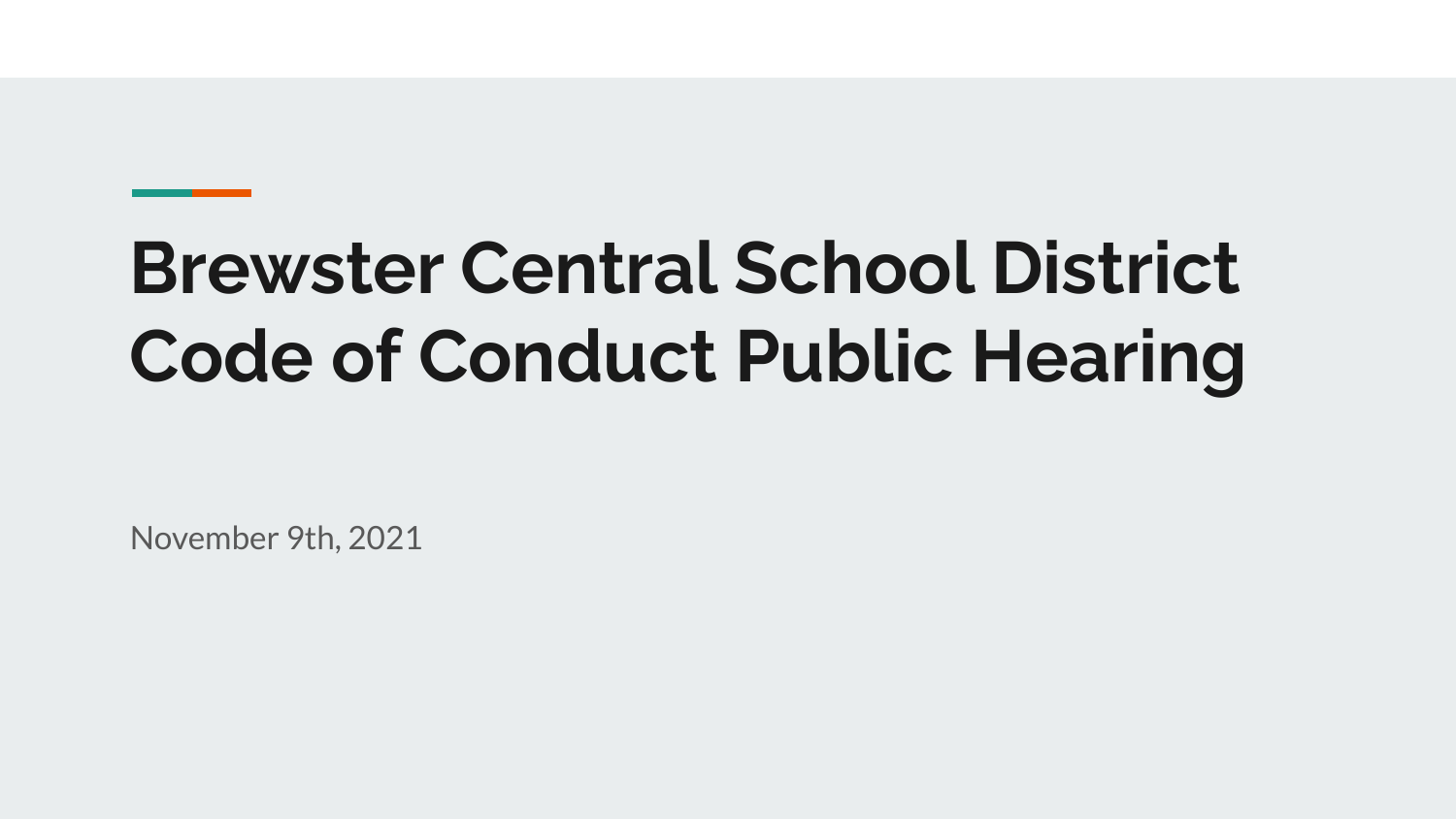### **BCSD District-Wide Code of Conduct**

● *"...for the maintenance of order on school property and at school functions"*

([http://www.p12.nysed.gov/part100/pages/1002.html#coc\)](http://www.p12.nysed.gov/part100/pages/1002.html#coc)

● Proposed Code meets legal requirements 18 components as outlined by the Commissioner of Education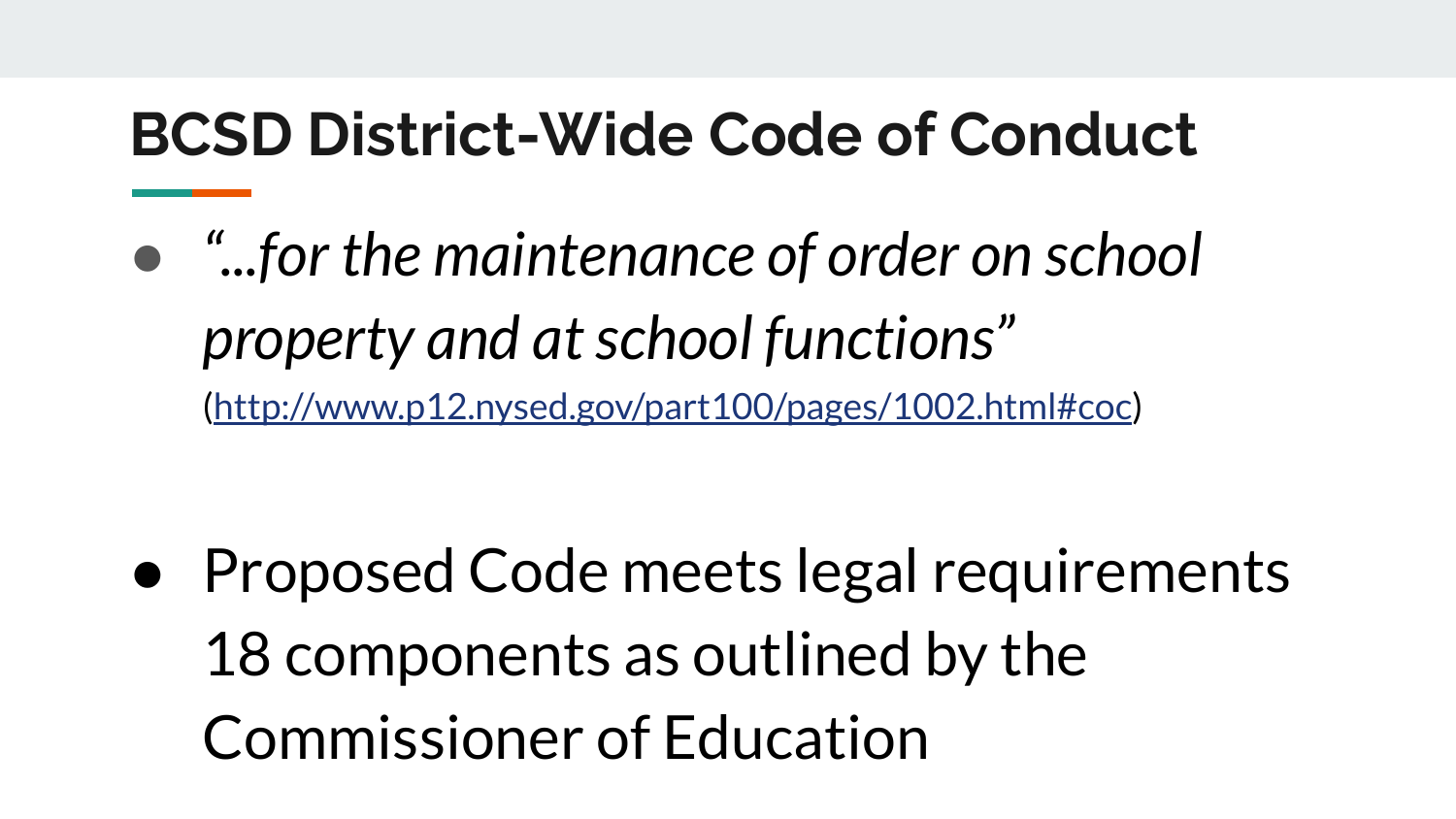### **Who Does the Code of Conduct Apply To?**

Applies to all BCSD students, staff, visitors

 $\bullet$  Governs regardless of learning mode

- $\bullet$  Building-level student handbook:
	- School specific
	- Developmental level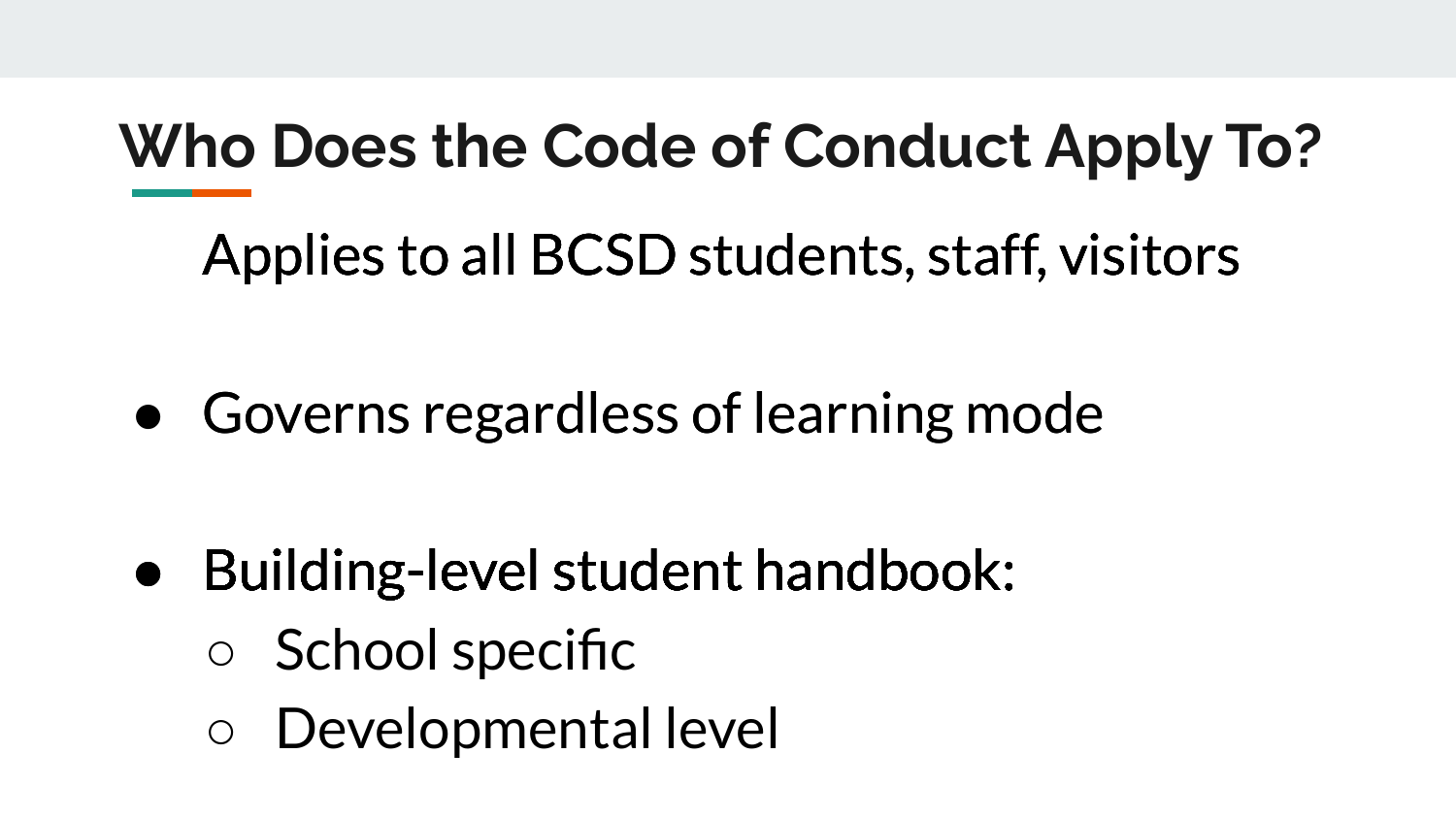### **What is the purpose?**

 $\bullet$  Should reflect our beliefs around behavior

 $\bullet$  Partnership - everyone has a role

● Setting expectations for a positive learning environment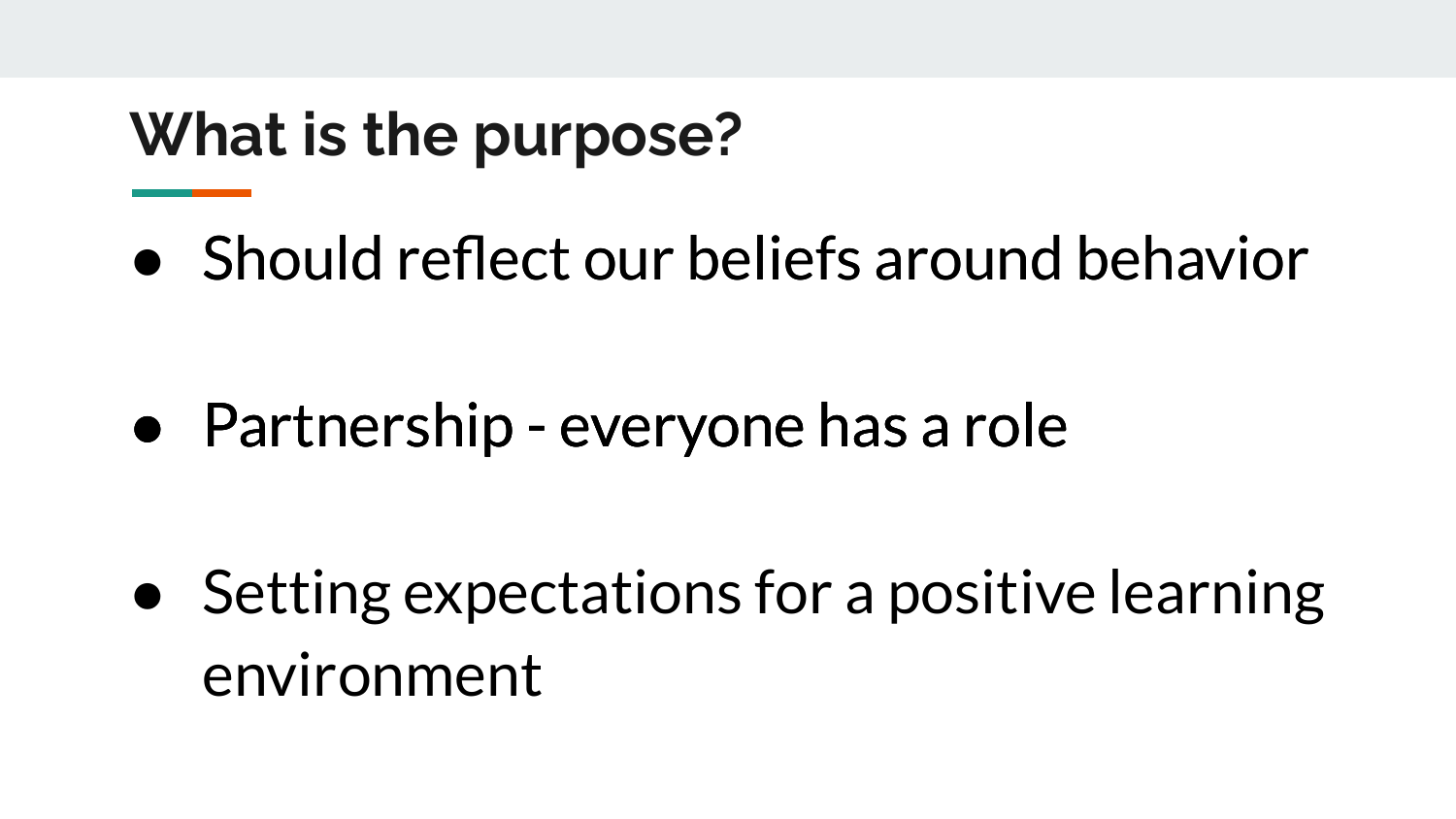# **Short History**

- Code of Conduct Committee formed
- Revised Spring-Summer of 2021
- Public Hearing August 2021
- Board approved September 14, 2021
- Re-opened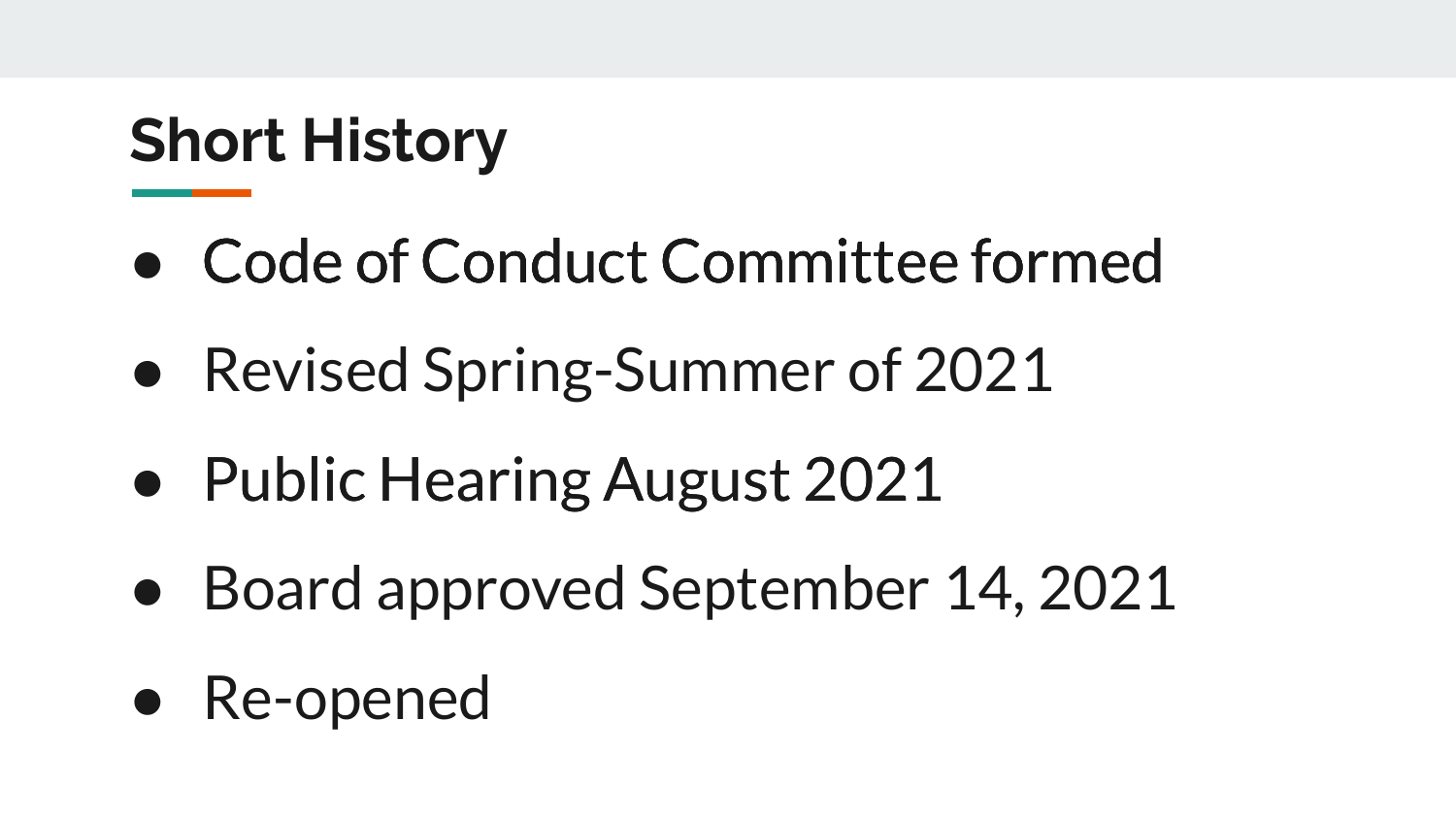#### **Revisions from Sept Draft**

# **Adjustment #1**

"*A student's dress, grooming and appearance, including hair style/color, jewelry, make-up, and nails, shall*" - to -

"*A student's dress, grooming and appearance shall*"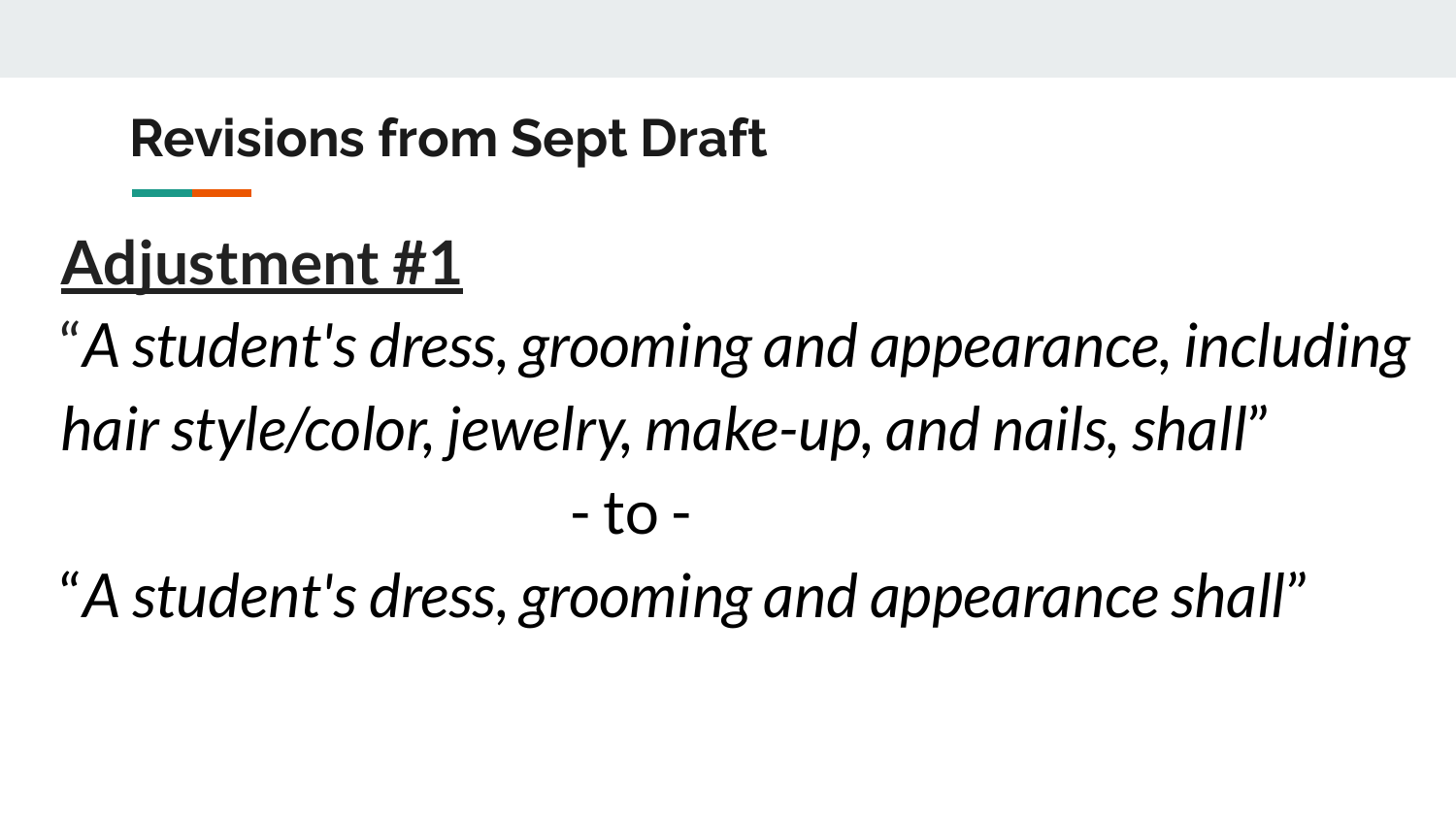#### **Revisions from Sept Draft (con't)**

# **Adjustment #2**

● *"Recognize that extremely brief garments such as tube tops, net tops, halter tops, spaghetti straps, plunging necklines (front and/or back) and see-through garments are not appropriate"*

#### Covered in previous sentence:

*● "Be safe, appropriate and not disrupt or interfere with the educational process."*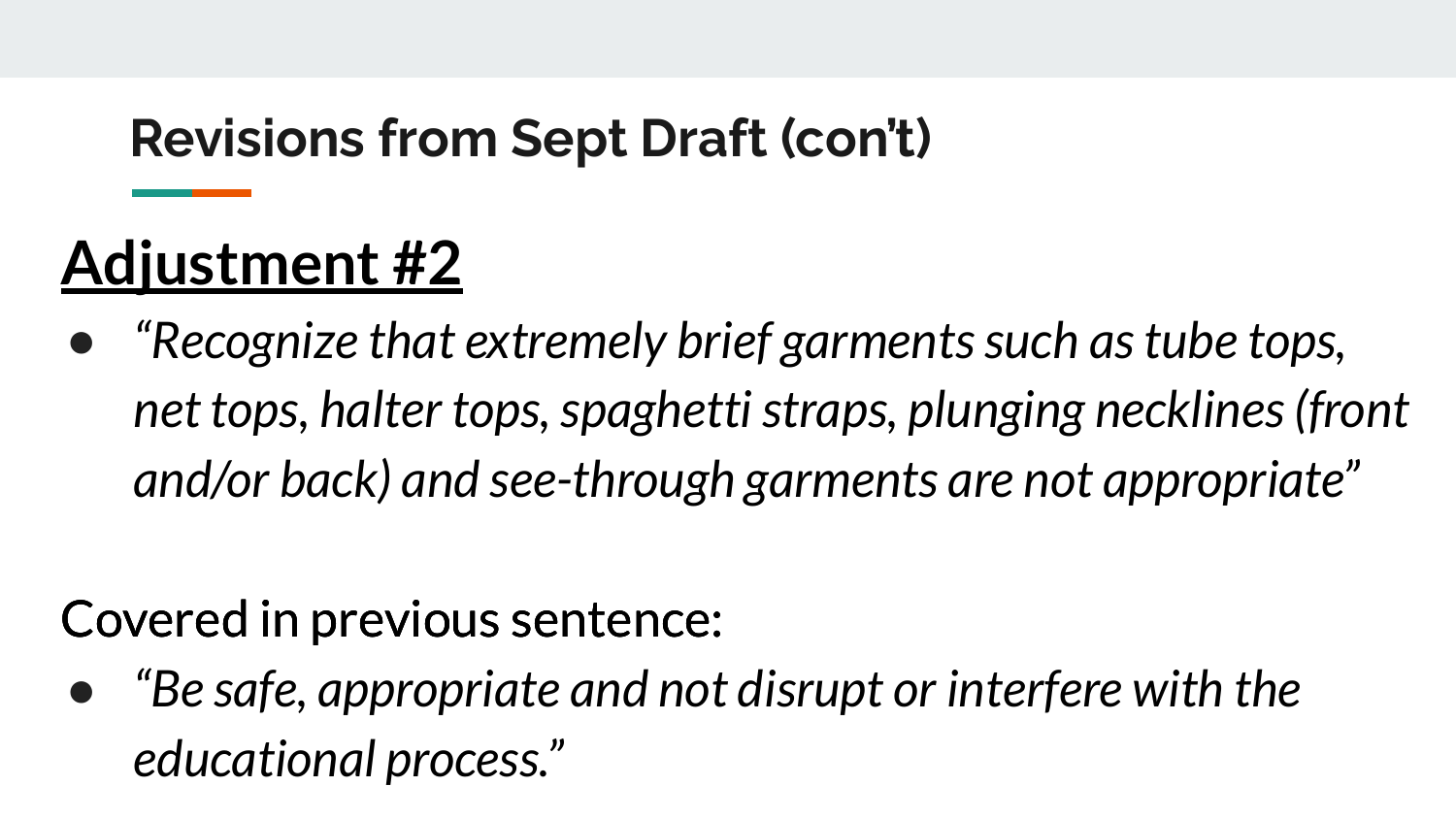#### **Revisions from Sept Draft (con't)**

## **Adjustment #3**

Removal of:

*"Not include the wearing of hats in the classr classroom except for a medical or religious purpose*"